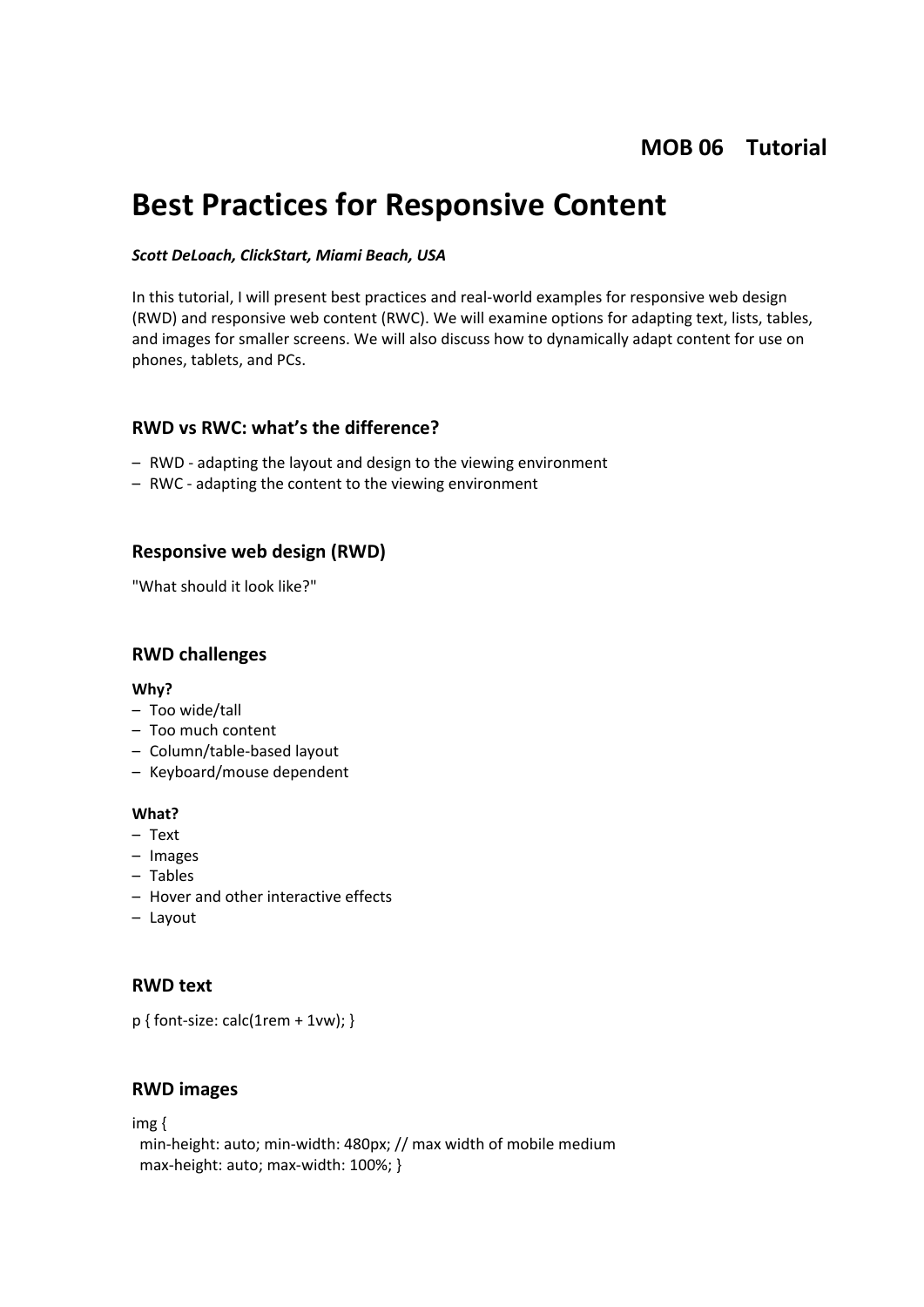## **RWD tables (CSS)**

https://codepen.io/aarongustafson/pen/ucJGv

## **RWD tables code (jQuery)**

http://jsbin.com/apane6/14

#### **RWD hover code**

active pseudo class a:active { background: yellow; }

Future @media (hover: hover) and (pointer: fine) { a:hover { background: yellow; } }

## **RWD layout options**

- display: table
- flex
- grid

## **RWD display:table code**

<div class="dispTable"><div class="tableRow"><div class="tableCol">content</div></div></div>

div.dispTable { display: table; } div.tableRow { display:table-row; } div.tableCol { display:table-cell; }

## **RWD flex code**

<div class="dispFlex"><div class="box">content</div><div class="box">content</div></div>

div.dispFlex { display: flex; flex-wrap: nowrap; } div.box { width: 300px; }

## **RWD grid code**

<div class="dispGrid"><div class="box">content</div><div class="box">content</div></div>

div.dispGrid { display: grid; grid-template-columns: repeat(auto-fill, minmax(20rem, 1fr)); gridcolumn-gap: 1rem; grid-row-gap: 1rem; }

## **Responsive web content (RWC)**

"What should it say?"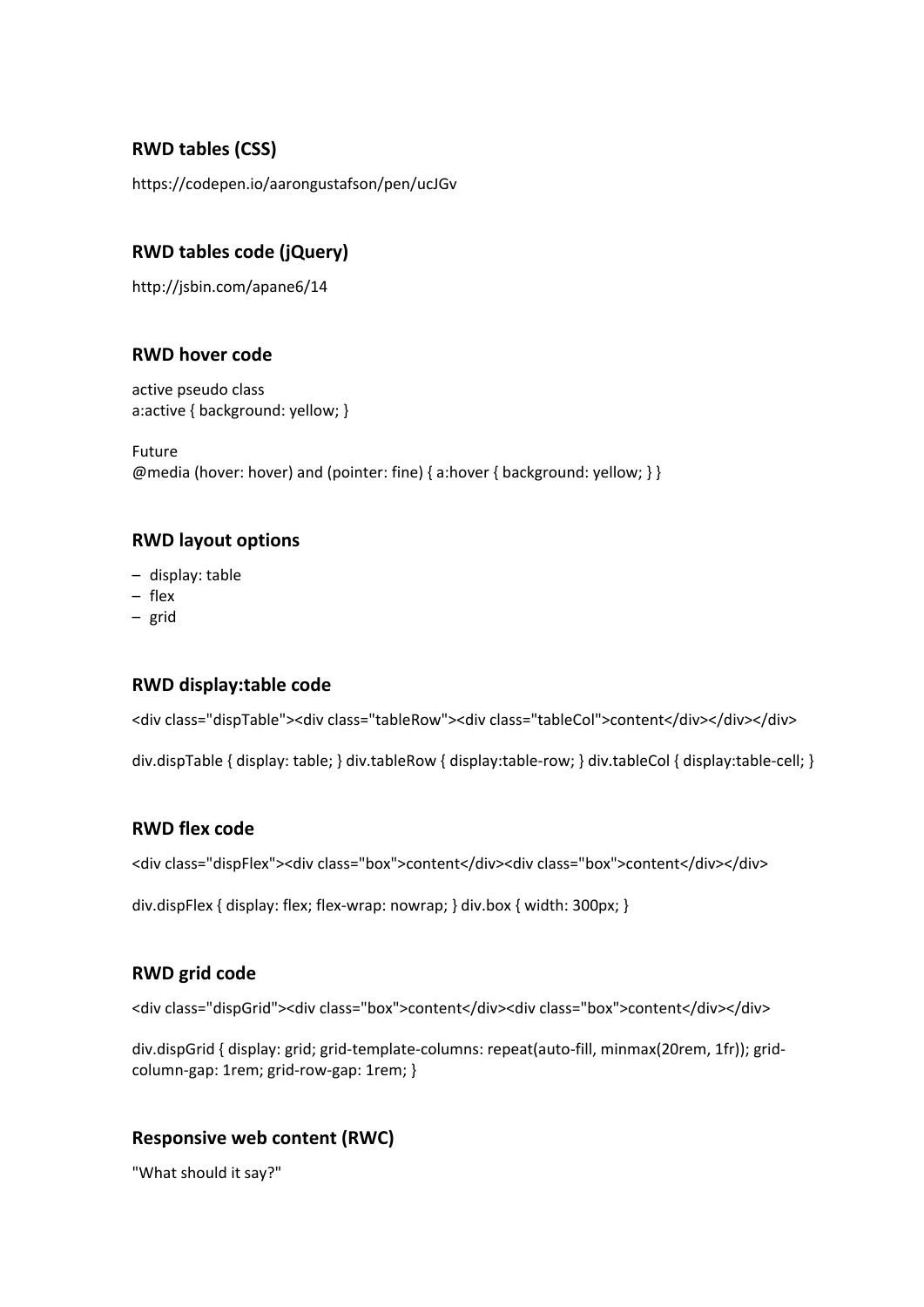## **RWC challenges**

#### **Why?**

- Wrong terminology
- Writing style
- Different icons
- Different step content/order

#### **What?**

- Text
- Lists
- Tables
- Images

#### **RWC solutions**

Media queries plus one of the following:

- Style classes/IDs
- Data attributes

#### **RWC solutions: media queries**

- /\* phone \*/ @media (max-width:  $767px$ ) { ... }
- /\* tablet  $*/$  @media (min-width: 768px) and (max-width: 1279px)  $\{...\}$
- /\* desktop \*/ @media (min-width: 1280px) { ... }

## **RWC solution: style classes code**

<span class="desktop">Click</span><span class="phone tablet">Tap</span> OK

/\* phone  $\frac{*}{\omega}$  @media (max-width: 767px) {

body .phone { display: block; } body span.phone { display: inline; } body img.phone { display: inline; } body li.phone { display: list-item; height: auto; visibility: visible; } body table.phone { position: relative; visibility: visible; height: auto; width: auto; } body tr.phone { display: table-row; } }

/\* tablet \*/ @media (min-width: 768px) and (max-width: 1279px) {

body .tablet { display: block; } body span.tablet { display: inline; } body img.tablet { display: inline; } body li.tablet { display: list-item; height: auto; visibility: visible; } body table.tablet { position: relative; visibility: visible; height: auto; width: auto; } body tr.tablet { display: table-row; } }

#### /\* desktop \*/ @media (min-width: 1280px) {

body .desktop { display: block; } body span.desktop { display: inline; } body img.desktop { display: inline; } body li.desktop { display: list-item; height: auto; visibility: visible; } body table.desktop { position: relative; visibility: visible; height: auto; width: auto; } body tr.desktop { display: table-row; } }